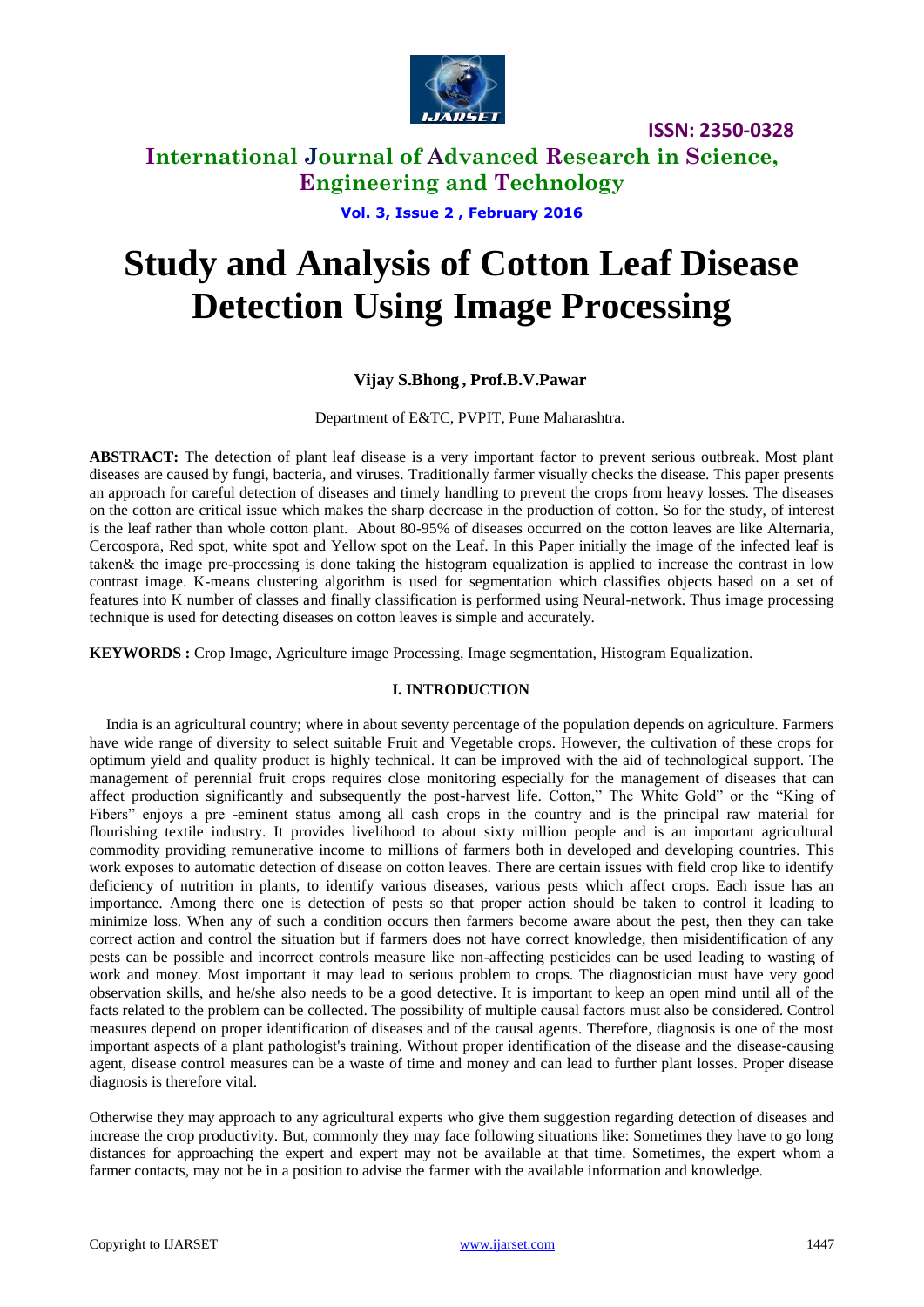

**Vol. 3, Issue 2 , February 2016**

#### **A. Different types of Diseases on Leaves of Cotton**

The diseases on the cotton leaves are classified as, A.1) Bacterial disease: e.g. Bacterial Blight, Crown Gall, Lint Degradation. A.2) Fungal diseases: e.g. Anthracnose, Leaf Spot. A.3) Viral disease: e.g. Leaf Curl, Leaf Crumple, Leaf Roll.

Some of the cotton leaf diseases and treatments presently given explained below. **A.1) Alternaria Spot Disease on Leaf Cotton**

Following fig.1 shows the Alternaria Spot Disease on Leaf Cotton.



**Fig -1:** Alternaria Leaf Spot

This disease arises due to potassium deficiency. Leaf shows brown necrotic Neorotic tissues turn a sooty black colour due to prolific sporulation by the fungus.spots. Lesions and concentric rings are seen on the leaves. Treatment of Pseudomonas fluorescens Pf-1 10g/kg seed and foliar spray @ 0.2% on 30, 60 and 90 DAG **A.2) Cercospra Leaf Spot Disease on Cotton**

Following fig.2 shows the Cercospra lesf spot disease on cotton.



**Fig -2:** Cercospra Leaf Spot

Red dot marks on the leaves which expand in diameter to about 2 cm. Irregular brown lesions, often surrounded by chlorotic tissues. The angular leaf spot appearance is due to restriction of the lesion by fine veins of the cotton leaf. Treatment of Pseudomonas fluorescens Pf-1 10g/kg seed and foliar spray @ 0.2% on 30,60 and 90 DAG.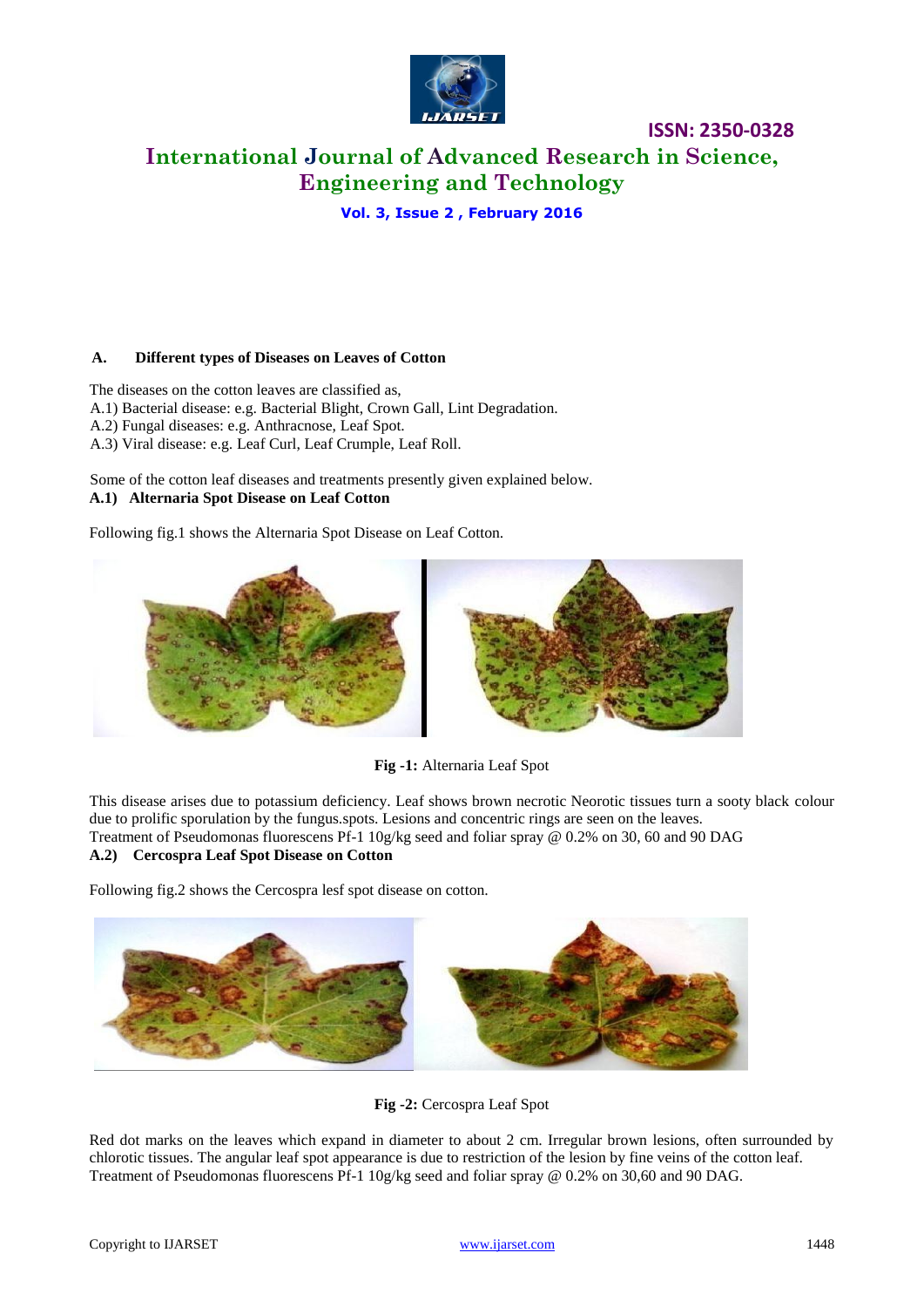

#### **Vol. 3, Issue 2 , February 2016**

#### **Red Leaf Spot Disease on Cotton**

Following fig.3 shows the red leaf spot disease on cotton.



**Fig -3:** Red Leaf Spot

Nutritional deficiency symptoms – Nitrogen content below 2% in leaf. Water logged soil conditions. Decrease in minimum temperature below  $15^{\circ}$ C lead to the formation of anthocyn in pigment in the leaf.

#### **Cotton Disease Recognition System**

Diseases on the cotton plant decreases productivity of the cotton production. The image processing technique is used for detecting diseases on cotton leaves early and accurately. Following fig.4 shows the block diagram of cotton disease recognition system.



**Fig -4:** Cotton Disease Recognition System Block Diagram.

**Image Acquisition**: For capturing the rich details of cotton leaf patterns, an acquisition system should have a minimum resolution of 512 X 512 pixels in frame.

**Image Pre-processing**: Here initially pre-processing the input image using histogram equalization is applied to increase the contrast in low contrast image.

**Feature Extraction**: In this, Color feature variance is used for matching the train image features to database images.

**Leaf Segmentation**: For detection of internal and external boundaries of the cotton leaf, use K-mean clustering algorithm technique.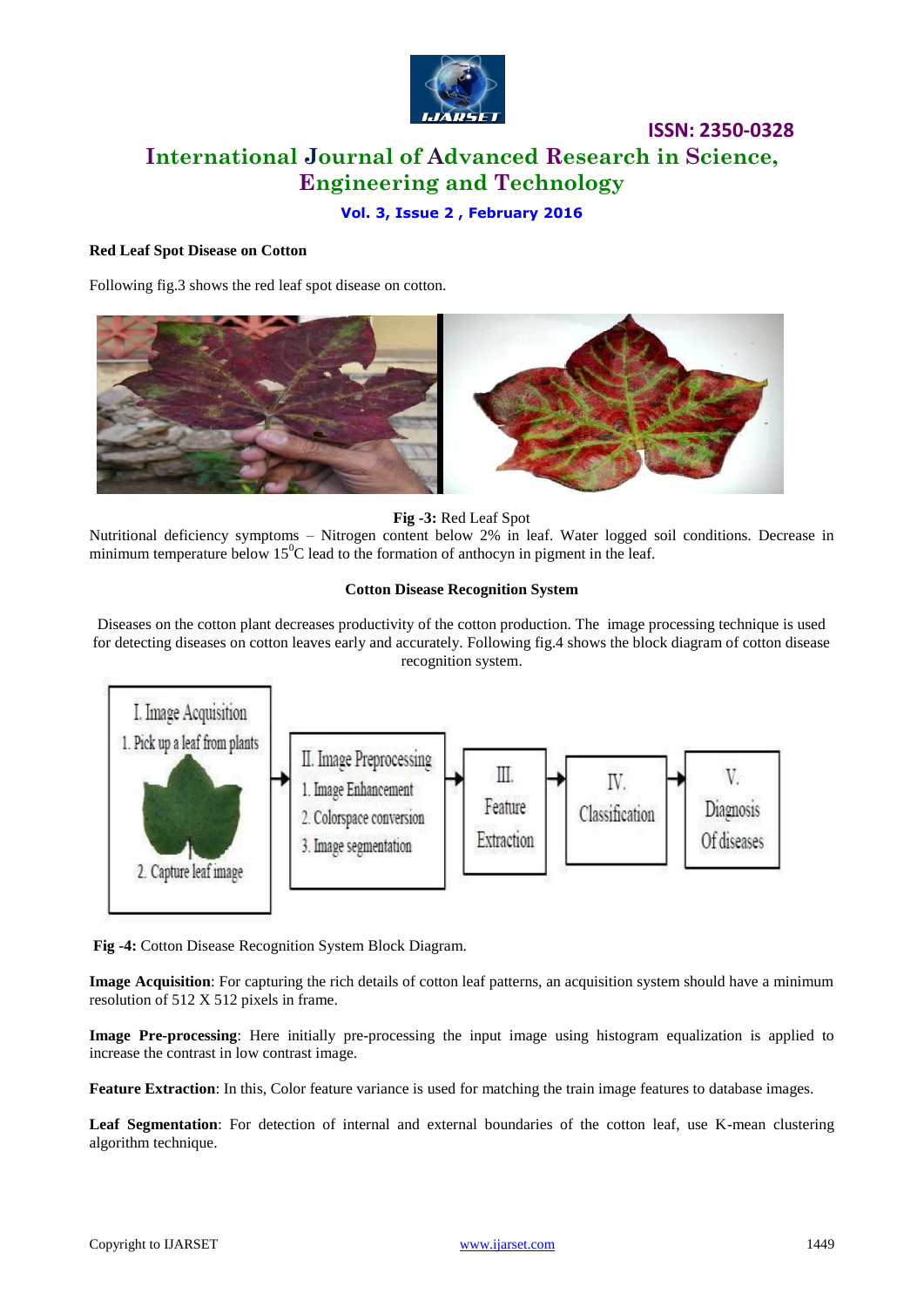

**ISSN: 2350-0328**

### **International Journal of Advanced Research in Science, Engineering and Technology**

#### **Vol. 3, Issue 2 , February 2016**

**Leaf Recognition**: Before actual recognition process of cotton leaf image, the disease spot is located using color feature technique. Finally recognition is performed using neural-network to recognize the diseases.

#### **II. EXPERIMENT WORK**

Initially, the digital images are acquired by using a digital camera. Then image-processing techniques are applied to the acquired images to extract RGB Pixel counting features that are necessary for further analysis. After that, some analytical perceptive techniques are used to classify the images according to the specific problem at hand. In this work farmers can take decision immediately at the time. They want to get the best solution to diseases and pest recommendation in 3 languages Marathi, English, Hindi, Production can be improved, the yield loss can be reduced, they minimum cost of ultimate system very useful to farmers and we can increase the economics of the country. The proposed method is flexible for all image sizes. It is common practice to have the pre-processing of Cotton leaf images before it has been extracted and classified. The processing scheme consists of image acquisition through digital camera or web, image pre-processing includes image enhancement and image segmentation where the affected and useful area are segmented, feature extraction and classification. Finally the presence of diseases on the plant leaf will be identified. For feature extraction, I am using K-mean clustering algorithm method for classification and Neural-network as recognizer.



**Fig -5:** Flow Chart for Cotton Leaf Disease Detection Using Image Processing Technique (Ref.8)

#### **III. PREPROCESSING STAGES**

It is common practice to have the pre-processing of Cotton leaf images before it has been extracted and classified. There are several steps used for the detection of plant leaf diseases as shown in fig.5. The processing scheme consists of image acquisition through digital camera or web. Image pre-processing includes image enhancement and image segmentation where the affected and useful areas are segmented; feature extraction and classification are carrying out. Finally the presence of diseases on the plant leaf will be identified. In the initial step, RGB images of leaf samples were picked up. The step-by-step procedure is shown as below.

1) RGB image acquisition

2) Preprocessing of image using histogram equalization

3) Resize the image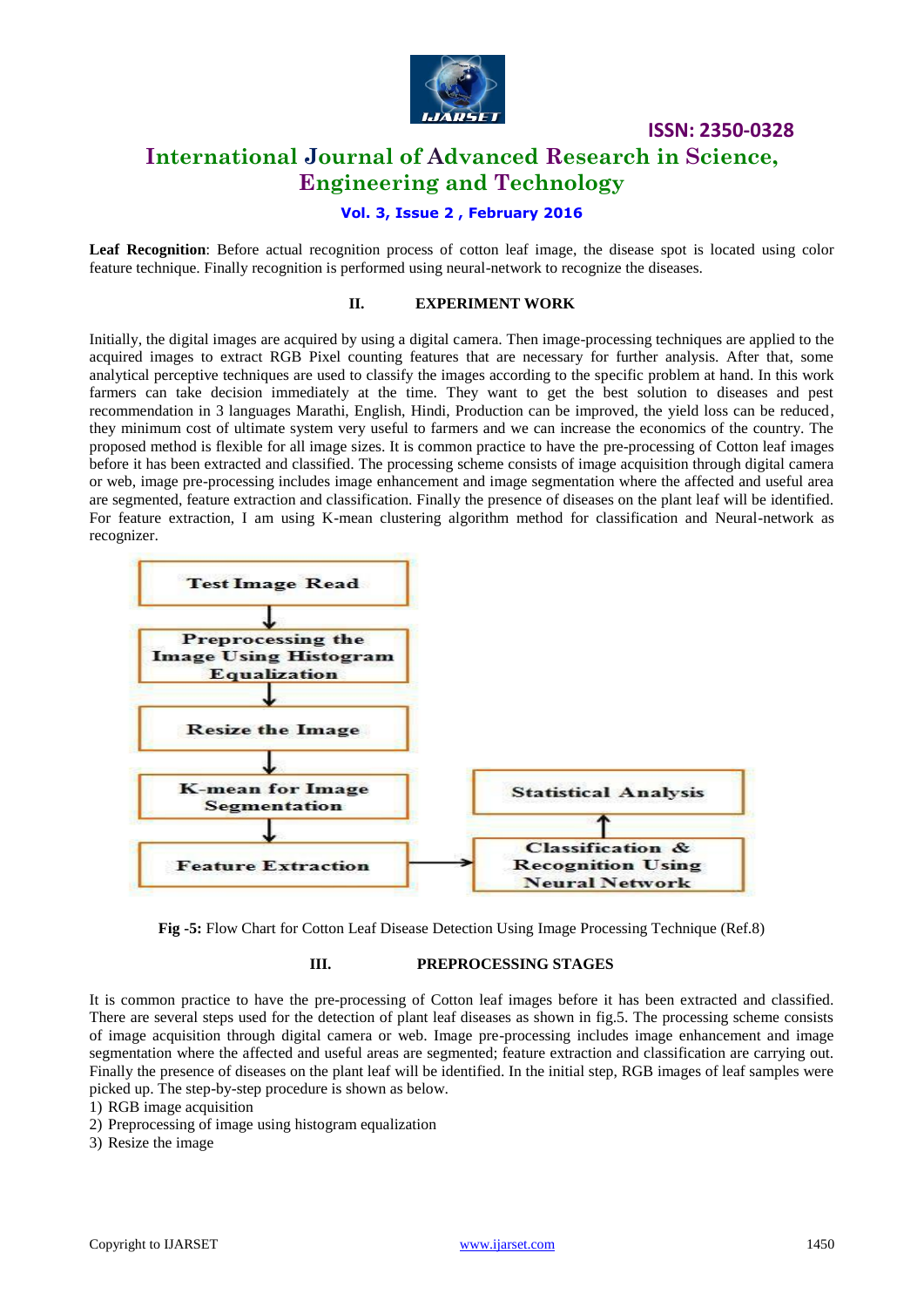

**ISSN: 2350-0328**

#### **Vol. 3, Issue 2 , February 2016**

4) K-mean Algorithm for image segmentation

- 5) Computing features extraction
- 6) Classification & Recognition using neural networks
- 7) Statistical analysis.

#### **A. Preprocessing of Cotton Leaf Image**

The input image has to be preprocessed because images are corrupted by a type of multiplicative noise like light intensity and shadow on a cotton leaf images that may contain useful information about the leaf spot that can be used in the diagnosis. The preprocessing is done with the contrast enhancement using Histogram equalization.

#### **B. Contrast Enhancement**

It improves the perceptibility of objects in the prospect by enhancing the intensity difference between objects and their background. It is typically performed contrast stretch followed by tonal enhancement. This procedure could both be performed in single step. A contrast stretch improves the intensity differences consistently across the dynamic range of the image, whereas tonal enhancements improve the intensity differences in the highlight (bright), midtone (grays), or shadow (dark) regions at the expense of *the* brightness differences in the further regions. The fig.6 (a&b) shows the capture Image & Image after reflection removed respectively.



**Fig -6:** (a) Capture image. (b) Image after reflection removed

#### **C. Image Segmentation**

The leaf spot in the capture image generally contains reflection from source, which forms some intense spot in the cotton leaf, but pixel value within the cotton leaf is over a particular threshold then it is replaced by pixel value of some neighbourhood pixel. This operation fills all intense leaf spot present in cotton leaf area as shown in Fig -7.



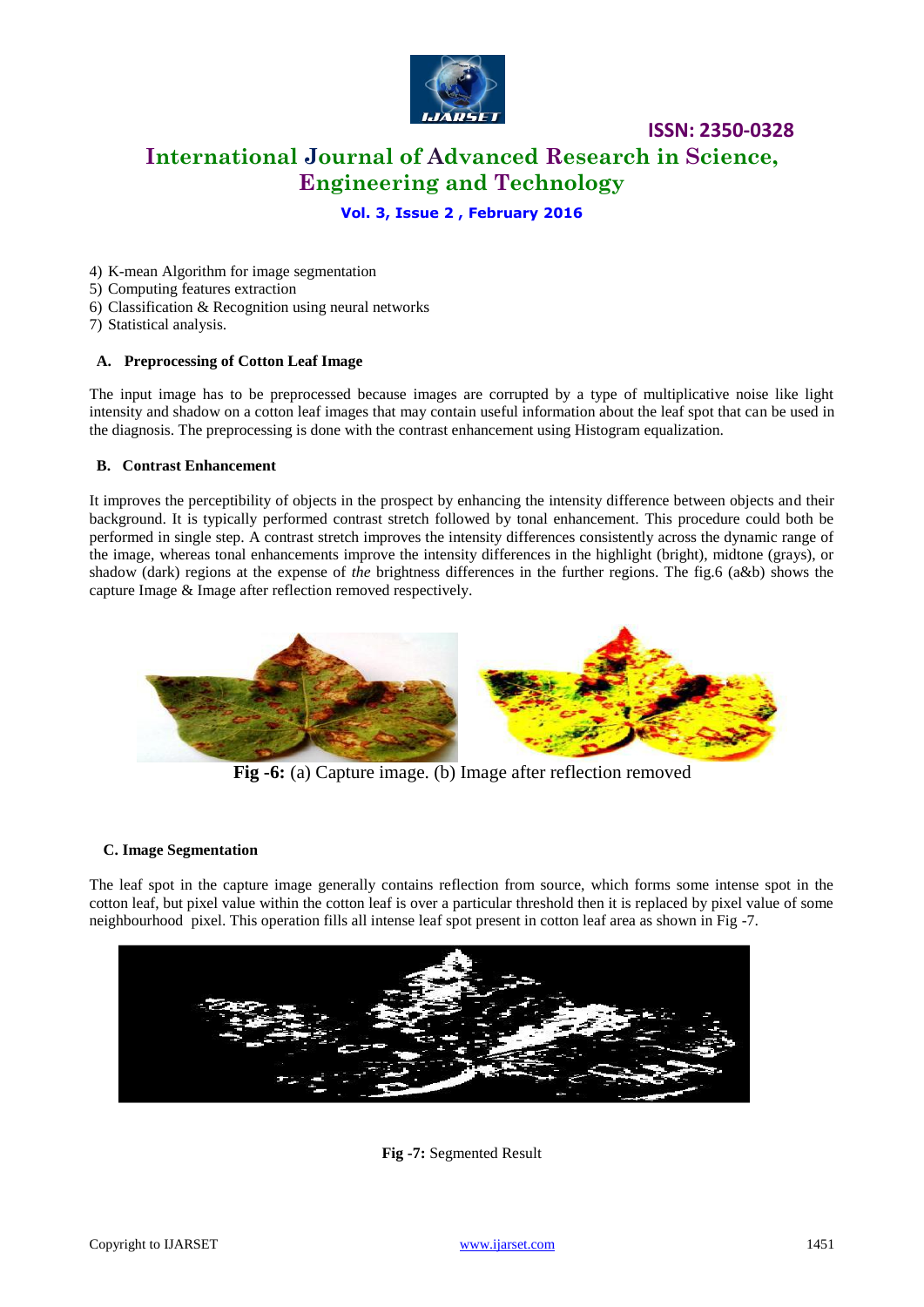

**ISSN: 2350-0328**

### **International Journal of Advanced Research in Science, Engineering and Technology**

**Vol. 3, Issue 2 , February 2016**

#### **D. Classification**

Instance-based classifiers, such as the k-mean classifier operate on the premises that arrangement of unknown instances can be done by concerning the unknown to the known considering to some distance/match function. The instinct is that 2 instances distant separately in the instance space defined by the appropriate distance function are less probable than 2 closely located instances to belong to the similar class.

The objective of the k-mean clustering algorithm is to use a database in which the data points are separated into several separate classes to predict the classification of a new sample point.

The non-parametric k-mean classifier is tested in this study. It classifies a test sample to a class according to the majority of the training neighbours in the feature space by using the minimum Euclidean distance criterion. The algorithm for the nearest neighbour rule is summarized as follows; given an unknown feature vector x and a distance measure, then Out of the N training vectors, identify the k nearest neighbours, regardless of class label.

Out of these k samples, identify the number os vectors, ki, that belong to class wi,  $i=1, 2, \ldots, M$ .

Assign x to the class wi with the maximum number ki of samples.

#### **E. Image Enhancement**

The image enhancement of normalized image has been carried out due to reasons of low constract, background illumination and non uniform brightness. This type of problem can be overcome by removal of background illumination in order to get a good distributed texture image shown in fig.8.



**Fig -8:** Enhanced Version

#### **IV. EXPERIMENTAL RESULTS**

#### **A. Pre-processing Result of Cotton Leaves Disease**

The actual leaf image can be obtained by taking a photograph by using high resolution camera or database. The fig.9 shows the input Image.



#### **Fig -9:** Input Image

The same input is converted into gray image by using function rgb2gray in Matlab tools. The following fig -10.shows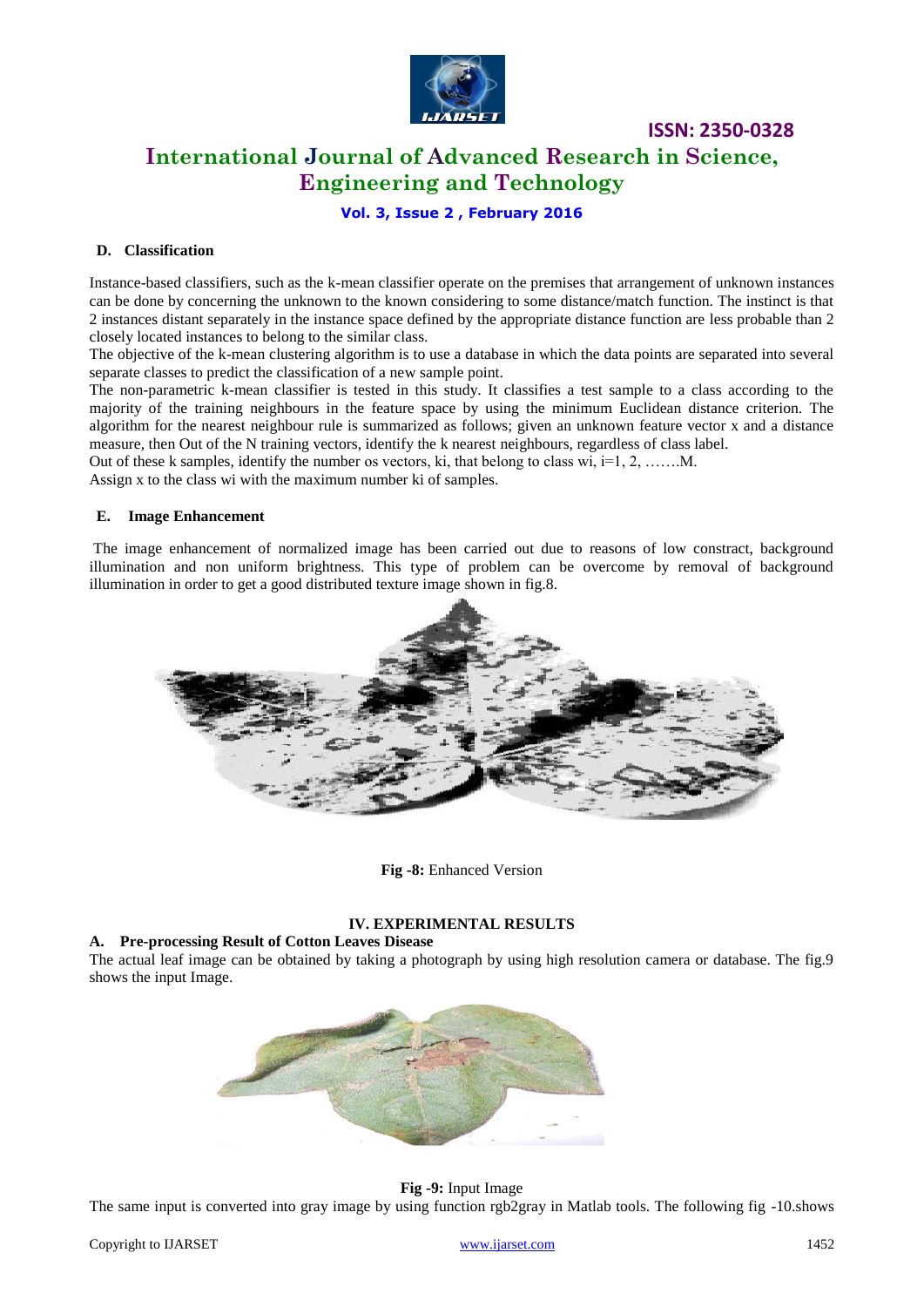

**Vol. 3, Issue 2 , February 2016**

the gray image.



Fig-10: Gray Image

First convert gray images into RGB and then convert it into Binary image. An below Segmented result with 0 and 1 has shown as black and white. Based on those segmented pattern we have obtained an image shown in Fig -11.



Fig-11: Binary Image

*Morphology* is a broad set of image processing operations that process images based on shapes. Morphological operations apply a structuring element to an input image, creating an output image of the same size. In a morphological operation, the value of each pixel in the output image is based on a comparison of the corresponding pixel in the input image with its neighbours. By choosing the size and shape of the neighbourhood, you can construct a morphological operation that is sensitive to specific shapes in the input image.

The most basic morphological operations are dilation and erosion. Dilation adds pixels to the boundaries of objects in an image, while erosion removes pixels on object boundaries. The number of pixels added or removed from the objects in an image depends on the size and shape of the *structuring element* used to process the image. In the morphological dilation and erosion operations, the state of any given pixel in the output image is determined by applying a rule to the corresponding pixel and its neighbors in the input image. The rule used to process the pixels defines the operation as dilation or erosion.



Fig-12: Eroded and dilated image